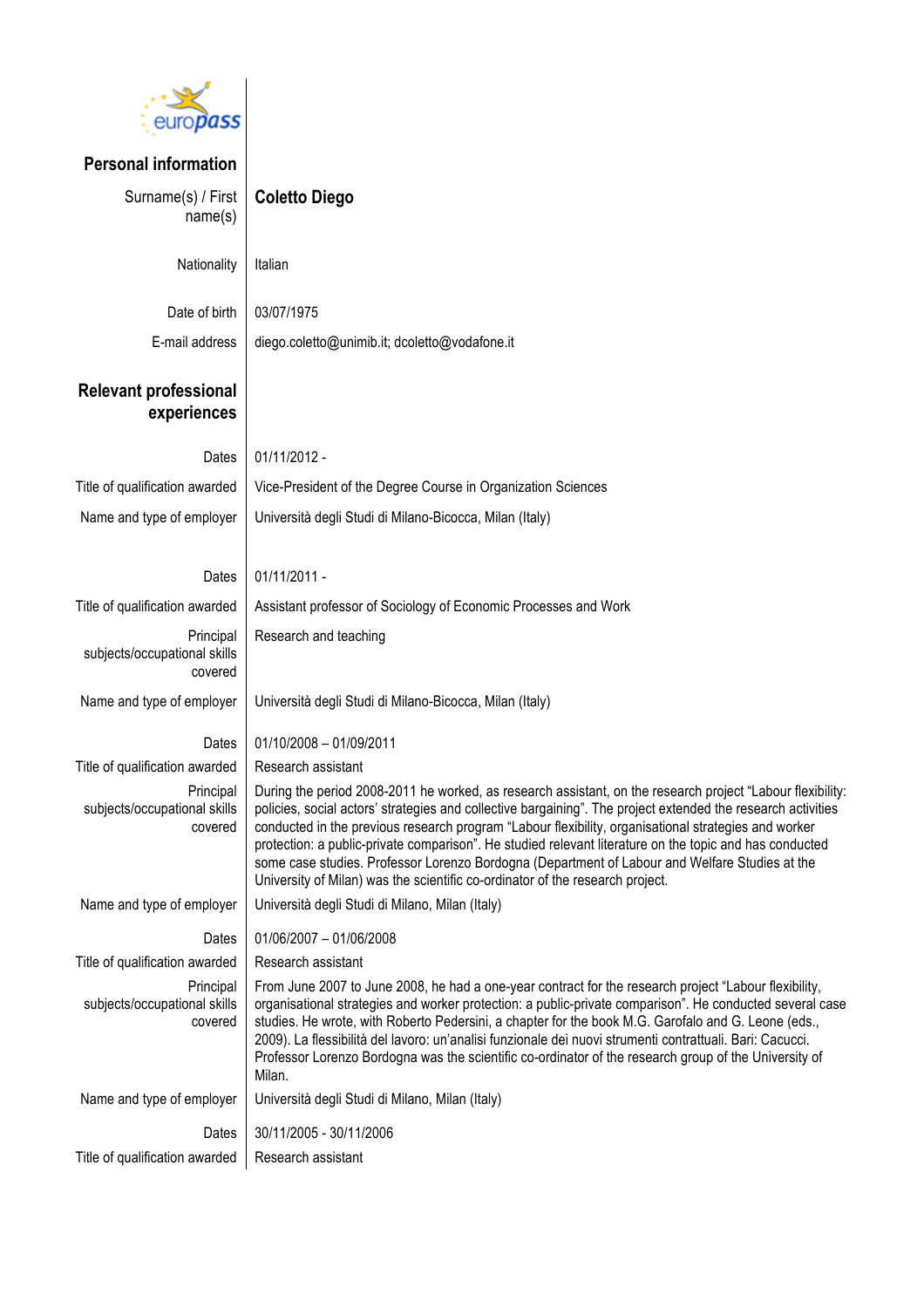| Principal<br>subjects/occupational skills<br>covered              | From November 2005 to November 2006, he had a one-year contract for research activity at the<br>Department of Welfare and Labour Studies of the University of Milan, where he worked on the research<br>project "Privatisation and liberalisation of public services in Italy and Europe. The issues of governance<br>and the effects on the regulation of labour". In particular, he studied the privatisation and liberalisation<br>processes in the Italian public transport, conducting two case studies. Professor Lorenzo Bordogna was<br>the scientific co-ordinator of the project. |  |  |  |  |
|-------------------------------------------------------------------|---------------------------------------------------------------------------------------------------------------------------------------------------------------------------------------------------------------------------------------------------------------------------------------------------------------------------------------------------------------------------------------------------------------------------------------------------------------------------------------------------------------------------------------------------------------------------------------------|--|--|--|--|
| Name and type of employer                                         | Università degli Studi di Milano, Milan (Italy)                                                                                                                                                                                                                                                                                                                                                                                                                                                                                                                                             |  |  |  |  |
| Dates                                                             | 01/10/2002 - 30/03/2004                                                                                                                                                                                                                                                                                                                                                                                                                                                                                                                                                                     |  |  |  |  |
| Title of qualification awarded                                    | Junior researcher                                                                                                                                                                                                                                                                                                                                                                                                                                                                                                                                                                           |  |  |  |  |
| Principal<br>subjects/occupational skills<br>covered              | From October 2002 to March 2004 he took part at the national project "Competencies for the flexible<br>work". The project was financed by the Ministry of Labour and Social Policies under the European Social<br>Fund and was promoted by the Fondazione Regionale Pietro Seveso of Milan and the Italian Metal-<br>Mechanical Federation (Federazione italiana metalmeccanici, Fim-Cisl). He participated both to the<br>fieldwork and to organisational and administrative activities. He was one of the authors of the CD-ROM.                                                          |  |  |  |  |
| Name and type of employer                                         | Fondazione Regionale Pietro Seveso, 42, Viale Fulvio Testi, 20099, Sesto San Giovanni (MI) - Italy.                                                                                                                                                                                                                                                                                                                                                                                                                                                                                         |  |  |  |  |
| <b>Research experiences</b>                                       |                                                                                                                                                                                                                                                                                                                                                                                                                                                                                                                                                                                             |  |  |  |  |
| Dates                                                             | 01/09/2015 -                                                                                                                                                                                                                                                                                                                                                                                                                                                                                                                                                                                |  |  |  |  |
| Title of qualification awarded                                    | Researcher                                                                                                                                                                                                                                                                                                                                                                                                                                                                                                                                                                                  |  |  |  |  |
| Principal<br>subjects/occupational skills<br>covered              | He participates to the European research project "Growth, Equal Opportunities, Migration and Markets"<br>(GEMM). The main contribution of this project is to advance our understanding of ethnic inequality as a<br>central barrier to the optimal functioning of the European labour market and thus to growth and<br>innovation. The GEMM project addresses the "Migration, Prosperity and Growth Dimension" of the call on<br>the European Growth Agenda which is included in the Horizon 2020 Programme.                                                                                |  |  |  |  |
| Name of organisation which<br>coordinates the research<br>project | Department of Sociology and Social Research, University of Milano-Bicocca, Milan (Italy)                                                                                                                                                                                                                                                                                                                                                                                                                                                                                                    |  |  |  |  |
| Dates                                                             | 01/01/2015 -                                                                                                                                                                                                                                                                                                                                                                                                                                                                                                                                                                                |  |  |  |  |
| Title of qualification awarded                                    | Researcher                                                                                                                                                                                                                                                                                                                                                                                                                                                                                                                                                                                  |  |  |  |  |
| Principal<br>subjects/occupational skills<br>covered              | He participates to the research project What is governed, who governs (WHIG). The project aims at<br>analysing the regulation systems that govern various policy fields in Milan, Italy. The project is included in<br>the International research project Cities are Back in Town, coordinated by Patrick Le Galès.                                                                                                                                                                                                                                                                         |  |  |  |  |
| Name of organisation which<br>coordinates the research<br>project | Department of Sociology and Social Research, University of Milano-Bicocca, Milan (Italy)                                                                                                                                                                                                                                                                                                                                                                                                                                                                                                    |  |  |  |  |
| Dates                                                             | 01/01/2014 - 30/07/2015                                                                                                                                                                                                                                                                                                                                                                                                                                                                                                                                                                     |  |  |  |  |
| Title of qualification awarded                                    | Researcher                                                                                                                                                                                                                                                                                                                                                                                                                                                                                                                                                                                  |  |  |  |  |
| Principal<br>subjects/occupational skills<br>covered              | He participated to the research project "Air traffic controller: operating in high reliability organizations<br>between effectiveness and safety". The research project aimed at describing and analysing the daily<br>practices of air traffic controllers. For this project, he participated to the empirical research conducted in<br>two Italian centres of coordination and two airport towers. Professor Maurizio Catino was the scientific<br>coordinator of the research program.                                                                                                   |  |  |  |  |
| Name of organisation which<br>coordinates the research<br>project | Department of Sociology and Social Research, University of Milano-Bicocca, Milan (Italy)                                                                                                                                                                                                                                                                                                                                                                                                                                                                                                    |  |  |  |  |
| Dates                                                             | 01/12/2012 - 01/06/2014                                                                                                                                                                                                                                                                                                                                                                                                                                                                                                                                                                     |  |  |  |  |
| Title of qualification awarded                                    | Researcher                                                                                                                                                                                                                                                                                                                                                                                                                                                                                                                                                                                  |  |  |  |  |
| Principal<br>subjects/occupational skills<br>covered              | He participated to the research project "The cooperation among firms activating innovative processes".<br>For this project, he participated to the empirical research and he wrote, with Valentina Pacetti, the case<br>study on network contracts in Piedmont. Professor Serafino Negrelli was the scientific coordinator of the<br>research program.                                                                                                                                                                                                                                      |  |  |  |  |
| Name of organisation which<br>coordinates the research<br>project | Università degli Studi di Milano-Bicocca, Milan (Italy)                                                                                                                                                                                                                                                                                                                                                                                                                                                                                                                                     |  |  |  |  |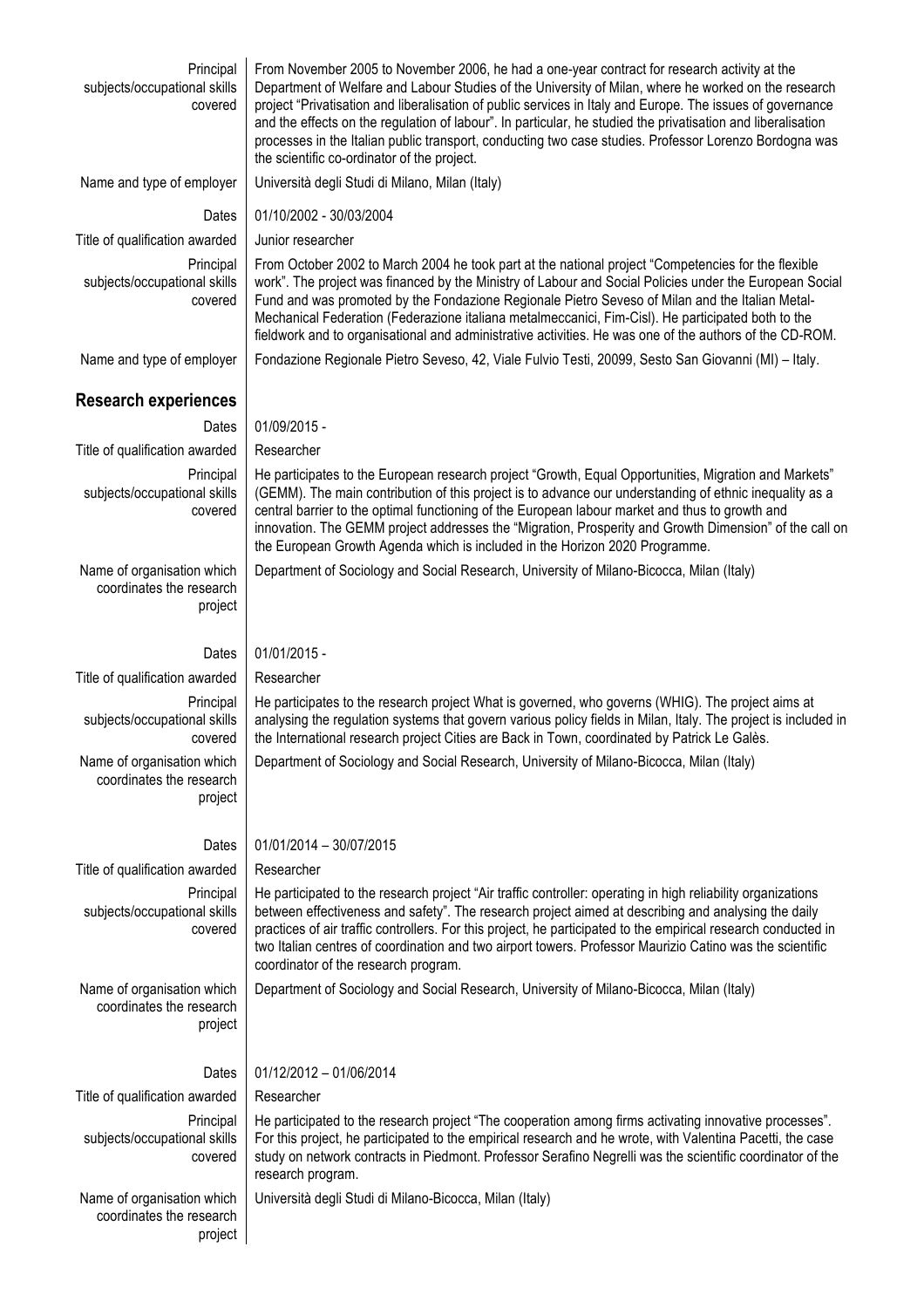| Dates                                                             | 01/10/2009 - 30/03/2011                                                                                                                                                                                                                                                                                                                                                                                                                                                                                                                                                                                                                                                                                                                                                                                                                                                                           |
|-------------------------------------------------------------------|---------------------------------------------------------------------------------------------------------------------------------------------------------------------------------------------------------------------------------------------------------------------------------------------------------------------------------------------------------------------------------------------------------------------------------------------------------------------------------------------------------------------------------------------------------------------------------------------------------------------------------------------------------------------------------------------------------------------------------------------------------------------------------------------------------------------------------------------------------------------------------------------------|
| Title of qualification awarded                                    | Researcher                                                                                                                                                                                                                                                                                                                                                                                                                                                                                                                                                                                                                                                                                                                                                                                                                                                                                        |
| Principal<br>subjects/occupational skills<br>covered              | He participated to the project "The economic crisis in Lombardy: job-losses and economic and social<br>consequence", promoted by the Cariplo Foundation and coordinated by the Department of Social and<br>Political Studies of the University of Milan (Italy). Professors Maurizio Ambrosini, Marco Maraffi, and<br>Roberto Pedersini were the scientific coordinators of the research program. For this project, he<br>coordinated the research units engaged in the fulfilment of 60 in-depth interviews with people who<br>recently lost their jobs, and in the observation and analysis of activities developed in public and private<br>job placement agencies. Moreover, he examined policies introduced by the Italian government and by the<br>Lombardy Region in order to reduce the negative effects of the recent economic crisis on the<br>employment and on the productive system. |
| Name of organisation which<br>coordinates the research<br>project | Università degli Studi di Milano, Milan (Italy)                                                                                                                                                                                                                                                                                                                                                                                                                                                                                                                                                                                                                                                                                                                                                                                                                                                   |
| Dates                                                             | 01/03/2010 - 01/06/2011                                                                                                                                                                                                                                                                                                                                                                                                                                                                                                                                                                                                                                                                                                                                                                                                                                                                           |
| Title of qualification awarded                                    | Researcher                                                                                                                                                                                                                                                                                                                                                                                                                                                                                                                                                                                                                                                                                                                                                                                                                                                                                        |
| Principal<br>subjects/occupational skills<br>covered              | He participated to the project "Economic crisis and restructuring processes: Corporate social<br>responsibility and industrial relations in Brazil and Italy". Professor Roberto Pedersini - of the Department<br>of Social and Political Studies, University of Milan (Italy) - was the scientific coordinator of the program.<br>The research project was developed both in Italy and in Brazil, with the cooperation of some Brazilian<br>universities. He studied the relevant literature regarding the corporate social responsibility and industrial<br>relations, with a particular focus on the Italian environment.                                                                                                                                                                                                                                                                      |
| Name of organisation which<br>coordinates the research<br>project | Università degli Studi di Milano, Milan (Italy)                                                                                                                                                                                                                                                                                                                                                                                                                                                                                                                                                                                                                                                                                                                                                                                                                                                   |
| Dates                                                             | 01/03/2006 - 01/07/2014                                                                                                                                                                                                                                                                                                                                                                                                                                                                                                                                                                                                                                                                                                                                                                                                                                                                           |
| Title of qualification awarded                                    | Researcher                                                                                                                                                                                                                                                                                                                                                                                                                                                                                                                                                                                                                                                                                                                                                                                                                                                                                        |
| Principal<br>subjects/occupational skills<br>covered              | Since March 2006 he worked, as a researcher of the Italian National Centre, for the European<br>Restructuring Monitor (ERM, www.eurofound.europa.eu/emcc/erm/index.php). ERM is a project of the<br>European Foundation for the Improvement of the Working and Living Conditions (Eurofound). For the<br>ERM, he wrote some national contributions for comparative studies and he made monitor activities on<br>restructuring cases in Italy.                                                                                                                                                                                                                                                                                                                                                                                                                                                     |
| Name of organisation which<br>coordinates the research<br>project | European Foundation for the Improvement of the Working and Living Conditions, Dublin (Ireland).                                                                                                                                                                                                                                                                                                                                                                                                                                                                                                                                                                                                                                                                                                                                                                                                   |
| Dates                                                             | 01/11/2007 - 31/07/2008                                                                                                                                                                                                                                                                                                                                                                                                                                                                                                                                                                                                                                                                                                                                                                                                                                                                           |
| Title of qualification awarded                                    | Researcher                                                                                                                                                                                                                                                                                                                                                                                                                                                                                                                                                                                                                                                                                                                                                                                                                                                                                        |
| Principal<br>subjects/occupational skills<br>covered              | He participated to the "Industrial Relations Foresight 2025", a project promoted by European Foundation<br>for the Improvement of the Working and Living Conditions. He participated to the seminars in Geneva<br>(November 2007) and in Helsinki (June 2008). He prepared the Italian profile presented during the<br>Geneva seminar.                                                                                                                                                                                                                                                                                                                                                                                                                                                                                                                                                            |
| Name of organisation which<br>coordinates the research<br>project | European Foundation for the Improvement of the Working and Living Conditions, Dublin (Ireland)                                                                                                                                                                                                                                                                                                                                                                                                                                                                                                                                                                                                                                                                                                                                                                                                    |
| Dates                                                             | 10/05/2004 - 30/11/2004                                                                                                                                                                                                                                                                                                                                                                                                                                                                                                                                                                                                                                                                                                                                                                                                                                                                           |
| Title of qualification awarded                                    | Researcher                                                                                                                                                                                                                                                                                                                                                                                                                                                                                                                                                                                                                                                                                                                                                                                                                                                                                        |
| Principal<br>subjects/occupational skills<br>covered              | For his PhD thesis, he conducted an ethnographic research in Porto Alegre (Brazil). He observed and<br>analysed some informal economic activities, with a particular focus on the garbage collectors and street<br>vendors' activities. Moreover, he analysed policies aimed to "formalise" the informal economy. Some<br>parts of the fieldwork conducted in Brazil were elaborated and included in the book: Coletto, D. (2010).<br>The Informal Economy and Employment in Brazil. Latin America, Modernization, and Social Changes.<br>New York: Palgrave Macmillan.                                                                                                                                                                                                                                                                                                                           |
| Name of organisation which<br>coordinates the research<br>project | Università degli Studi di Brescia, Brescia (Italy)                                                                                                                                                                                                                                                                                                                                                                                                                                                                                                                                                                                                                                                                                                                                                                                                                                                |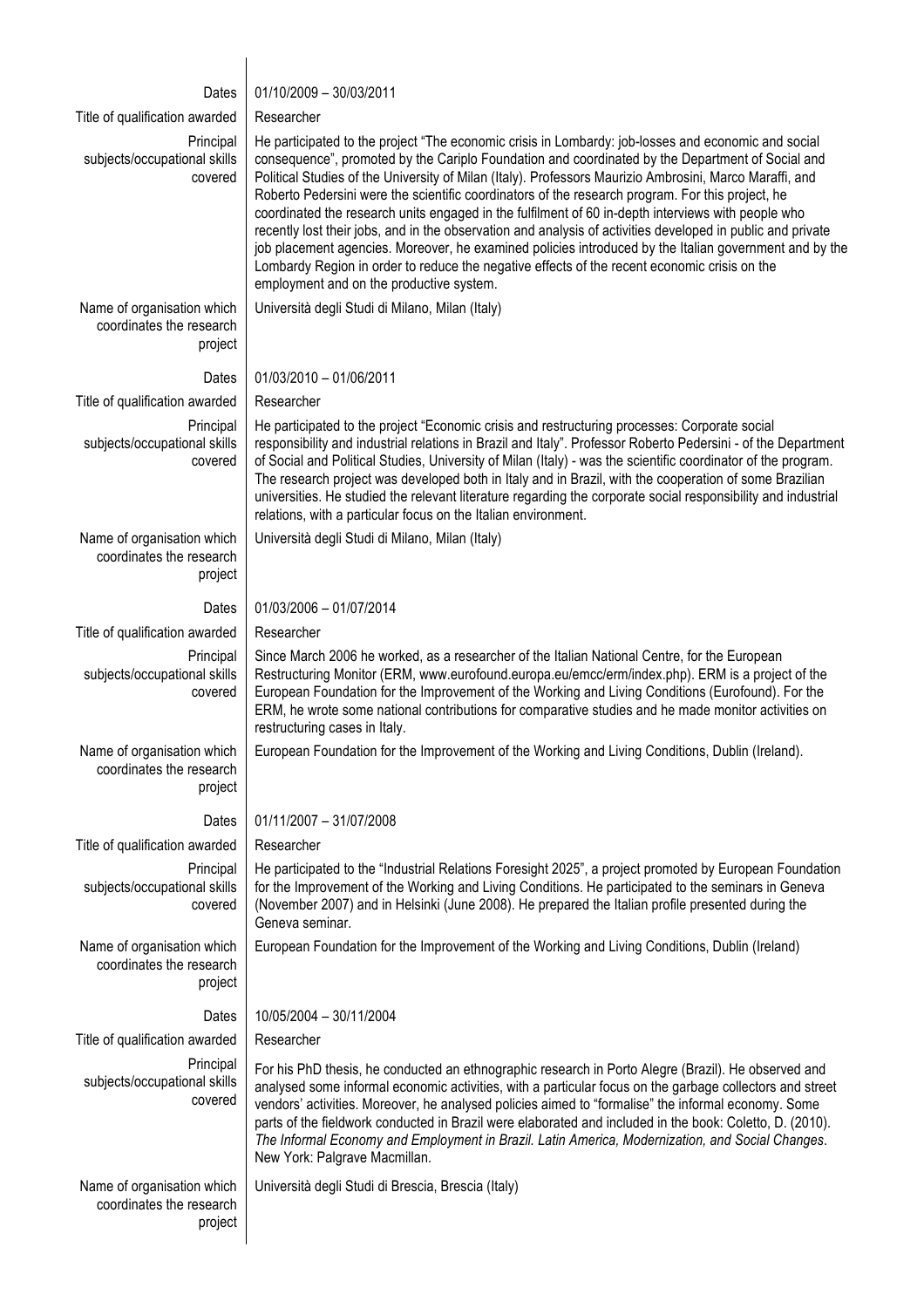## Dates | 01/03/2003 - 01/07/2014

| Title of qualification awarded                                       | Researcher                                                                                                                                                                                                                                                                                                                                                                                                                                                                                                                                                                                                                                                                                                                                                                      |
|----------------------------------------------------------------------|---------------------------------------------------------------------------------------------------------------------------------------------------------------------------------------------------------------------------------------------------------------------------------------------------------------------------------------------------------------------------------------------------------------------------------------------------------------------------------------------------------------------------------------------------------------------------------------------------------------------------------------------------------------------------------------------------------------------------------------------------------------------------------|
| Principal<br>subjects/occupational skills<br>covered                 | Since March 2003 he worked, as a researcher of the Italian National Centre, for the European Industrial<br>Relations Observatory (EIRO). EIRO is a project of the European Foundation for the Improvement of the<br>Working and Living Conditions (Eurofound). For the EIRO, he wrote several articles and national reports<br>on Italian industrial relations, which have been published on the EIRO web site.                                                                                                                                                                                                                                                                                                                                                                 |
| Name of organisation which<br>coordinates the research<br>project    | European Foundation for the Improvement of the Working and Living Conditions, Dublin (Ireland).                                                                                                                                                                                                                                                                                                                                                                                                                                                                                                                                                                                                                                                                                 |
| Other research activities                                            | As said in the previous section "Relevant professional experience", during the period 2002-2010, he<br>participated to the research projects "Labour flexibility: policies, social actors' strategies and collective<br>bargaining", "Labour flexibility, organisational strategies and worker protection: a public-private<br>comparison", and "Privatisation and liberalisation of public services in Italy and Europe. The issues of<br>governance and the effects on the regulation of labour", coordinated by the Department of Labour and<br>Welfare Studies, University of Milan; and to the project "Competencies for the flexible work", coordinated<br>by the Fondazione Regionale Pietro Seveso of Milan and the Italian Metal-Mechanical Federation (Fim-<br>Cisl). |
| <b>Teaching experiences</b>                                          |                                                                                                                                                                                                                                                                                                                                                                                                                                                                                                                                                                                                                                                                                                                                                                                 |
| Dates                                                                | 01/04/2015                                                                                                                                                                                                                                                                                                                                                                                                                                                                                                                                                                                                                                                                                                                                                                      |
| Title of qualification awarded                                       | Teaching                                                                                                                                                                                                                                                                                                                                                                                                                                                                                                                                                                                                                                                                                                                                                                        |
| Principal                                                            | Seminars "Inside participant observation" for PhD candidates. School of PhD in Comparative and                                                                                                                                                                                                                                                                                                                                                                                                                                                                                                                                                                                                                                                                                  |
| subjects/occupational skills<br>covered                              | International Studies in Social Sciences (SCISS).                                                                                                                                                                                                                                                                                                                                                                                                                                                                                                                                                                                                                                                                                                                               |
| Name and type of<br>organisation providing<br>education and training | University of Milano-Bicocca, Milan (Italy)                                                                                                                                                                                                                                                                                                                                                                                                                                                                                                                                                                                                                                                                                                                                     |
| Dates                                                                | 30/01/2015 - 20/03/2015                                                                                                                                                                                                                                                                                                                                                                                                                                                                                                                                                                                                                                                                                                                                                         |
| Title of qualification awarded                                       | Teaching                                                                                                                                                                                                                                                                                                                                                                                                                                                                                                                                                                                                                                                                                                                                                                        |
| Principal<br>subjects/occupational skills<br>covered                 | Course in "Innovation and local development". Degree Course in Organization Sciences.                                                                                                                                                                                                                                                                                                                                                                                                                                                                                                                                                                                                                                                                                           |
| organisation providing<br>education and training                     | Name and type of   University of Milano-Bicocca, Milan (Italy)                                                                                                                                                                                                                                                                                                                                                                                                                                                                                                                                                                                                                                                                                                                  |
| Dates                                                                | 27/03/2014, 01/04/2014                                                                                                                                                                                                                                                                                                                                                                                                                                                                                                                                                                                                                                                                                                                                                          |
| Title of qualification awarded                                       | Teaching                                                                                                                                                                                                                                                                                                                                                                                                                                                                                                                                                                                                                                                                                                                                                                        |
| Principal<br>subjects/occupational skills                            | Seminars "Inside participant observation", "Practices of participant observation" for PhD candidates.<br>School of PhD in Comparative and International Studies in Social Sciences (SCISS).                                                                                                                                                                                                                                                                                                                                                                                                                                                                                                                                                                                     |
| covered<br>Name and type of                                          | University of Milano-Bicocca, Milan (Italy)                                                                                                                                                                                                                                                                                                                                                                                                                                                                                                                                                                                                                                                                                                                                     |
| organisation providing<br>education and training                     |                                                                                                                                                                                                                                                                                                                                                                                                                                                                                                                                                                                                                                                                                                                                                                                 |
| Dates                                                                | 20/01/14 - 18/03/14                                                                                                                                                                                                                                                                                                                                                                                                                                                                                                                                                                                                                                                                                                                                                             |
| Title of qualification awarded                                       | Teaching                                                                                                                                                                                                                                                                                                                                                                                                                                                                                                                                                                                                                                                                                                                                                                        |
| Principal                                                            | Course in "Sociology of Development". Degree Course in Sociology.                                                                                                                                                                                                                                                                                                                                                                                                                                                                                                                                                                                                                                                                                                               |
| subjects/occupational skills<br>covered                              |                                                                                                                                                                                                                                                                                                                                                                                                                                                                                                                                                                                                                                                                                                                                                                                 |
| Name and type of<br>organisation providing<br>education and training | University of Milano-Bicocca, Milan (Italy)                                                                                                                                                                                                                                                                                                                                                                                                                                                                                                                                                                                                                                                                                                                                     |
|                                                                      |                                                                                                                                                                                                                                                                                                                                                                                                                                                                                                                                                                                                                                                                                                                                                                                 |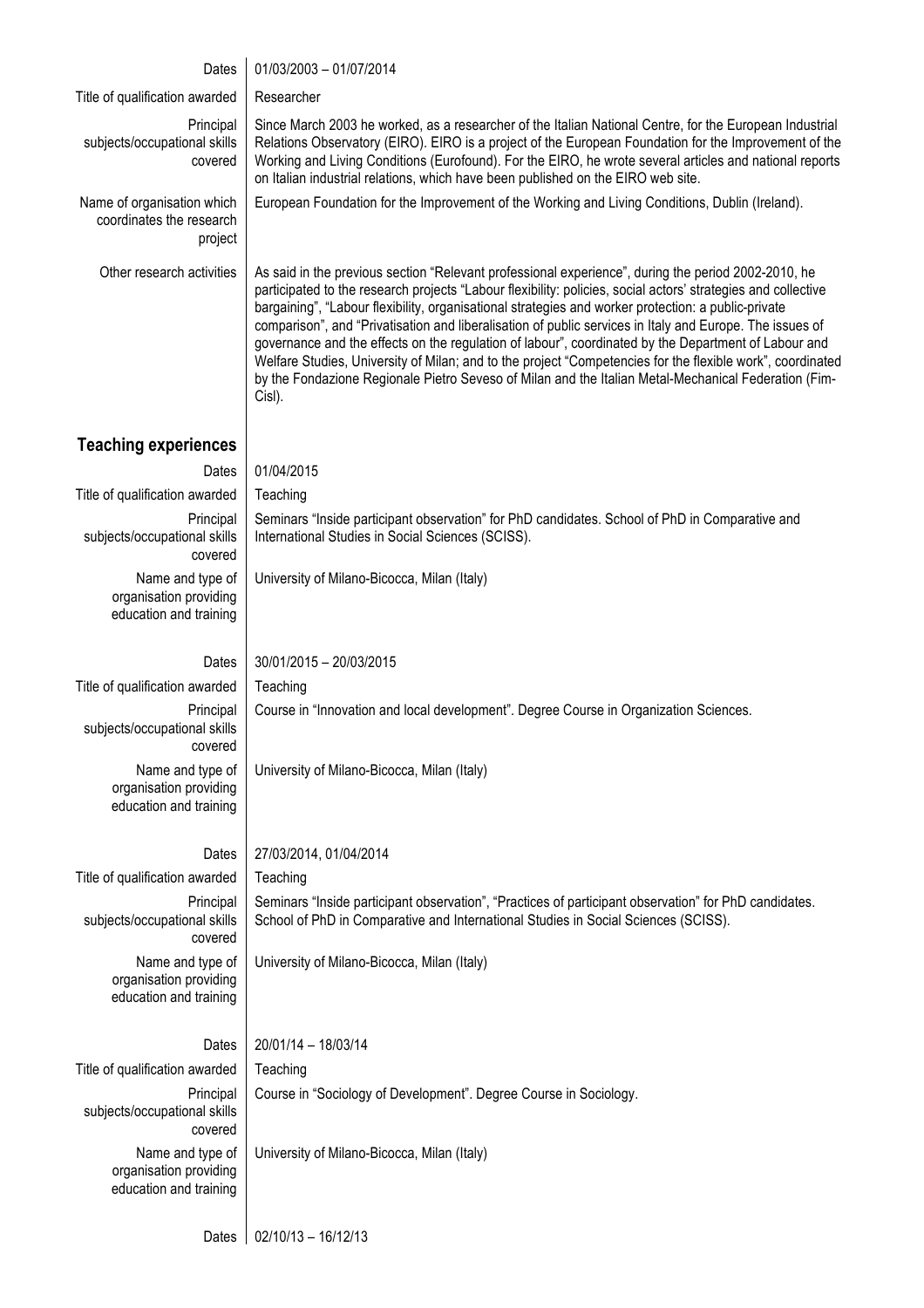| Title of qualification awarded                                       | Teaching                                                                                                                                                                                                                                      |
|----------------------------------------------------------------------|-----------------------------------------------------------------------------------------------------------------------------------------------------------------------------------------------------------------------------------------------|
| Principal<br>subjects/occupational skills<br>covered                 | Course in "Innovation and local development". Degree Course in Organization Sciences.                                                                                                                                                         |
| Name and type of<br>organisation providing<br>education and training | University of Milano-Bicocca, Milan (Italy)                                                                                                                                                                                                   |
| Dates                                                                | 21/02/13, 01/03/13, 27/03/14, 01/04/14                                                                                                                                                                                                        |
| Title of qualification awarded                                       | Teaching                                                                                                                                                                                                                                      |
| Principal<br>subjects/occupational skills<br>covered                 | Seminars "Inside participant observation", "Practices of participant observation" for PhD candidates.<br>School of PhD in Comparative and International Studies in Social Sciences (SCISS).                                                   |
| Name and type of<br>organisation providing<br>education and training | University of Milano-Bicocca, Milan (Italy)                                                                                                                                                                                                   |
| Dates                                                                | $01/10/12 - 27/11/12$                                                                                                                                                                                                                         |
| Title of qualification awarded                                       | Teaching                                                                                                                                                                                                                                      |
| Principal<br>subjects/occupational skills<br>covered                 | Course in "Political Sociology - Policies for local development". Degree Course in Organization Sciences.                                                                                                                                     |
| Name and type of<br>organisation providing<br>education and training | University of Milano-Bicocca, Milan (Italy)                                                                                                                                                                                                   |
| Dates                                                                | 15/04/12 - 11/06/12                                                                                                                                                                                                                           |
| Title of qualification awarded                                       | Tutoring                                                                                                                                                                                                                                      |
| Principal<br>subjects/occupational skills<br>covered                 | Course in "Methods and Techniques for Social Research - The Qualitative Methods", Degree Course in<br>Sociology                                                                                                                               |
| Name and type of<br>organisation providing<br>education and training | Università degli Studi di Milano-Bicocca, Milan (Italy)                                                                                                                                                                                       |
|                                                                      | 08/02/12 - 14/03/12                                                                                                                                                                                                                           |
| Dates<br>Title of qualification awarded                              | Teaching                                                                                                                                                                                                                                      |
| Principal                                                            | Seminars "Industrial restructuring processes in Italy and Europe", course in Economic Sociology - Labour                                                                                                                                      |
| subjects/occupational skills<br>covered                              | and Human Resources. Degree Course in Organization Sciences.                                                                                                                                                                                  |
| Name and type of<br>organisation providing<br>education and training | University of Milano-Bicocca, Milan (Italy)                                                                                                                                                                                                   |
| Dates                                                                | 01/03/12 e 22-29/03/12                                                                                                                                                                                                                        |
| Title of qualification awarded                                       | Teaching                                                                                                                                                                                                                                      |
| Principal<br>subjects/occupational skills<br>covered                 | Seminars "The informal economy in the South of the world", "Participant observation", "The analysis of an<br>ethnographic research" for PhD candidates. School of PhD in Comparative and International Studies in<br>Social Sciences (SCISS). |
| Name and type of<br>organisation providing<br>education and training | University of Milano-Bicocca, Milan (Italy)                                                                                                                                                                                                   |
| Dates                                                                | 24/01/12                                                                                                                                                                                                                                      |
| Title of qualification awarded                                       | Teaching                                                                                                                                                                                                                                      |
|                                                                      |                                                                                                                                                                                                                                               |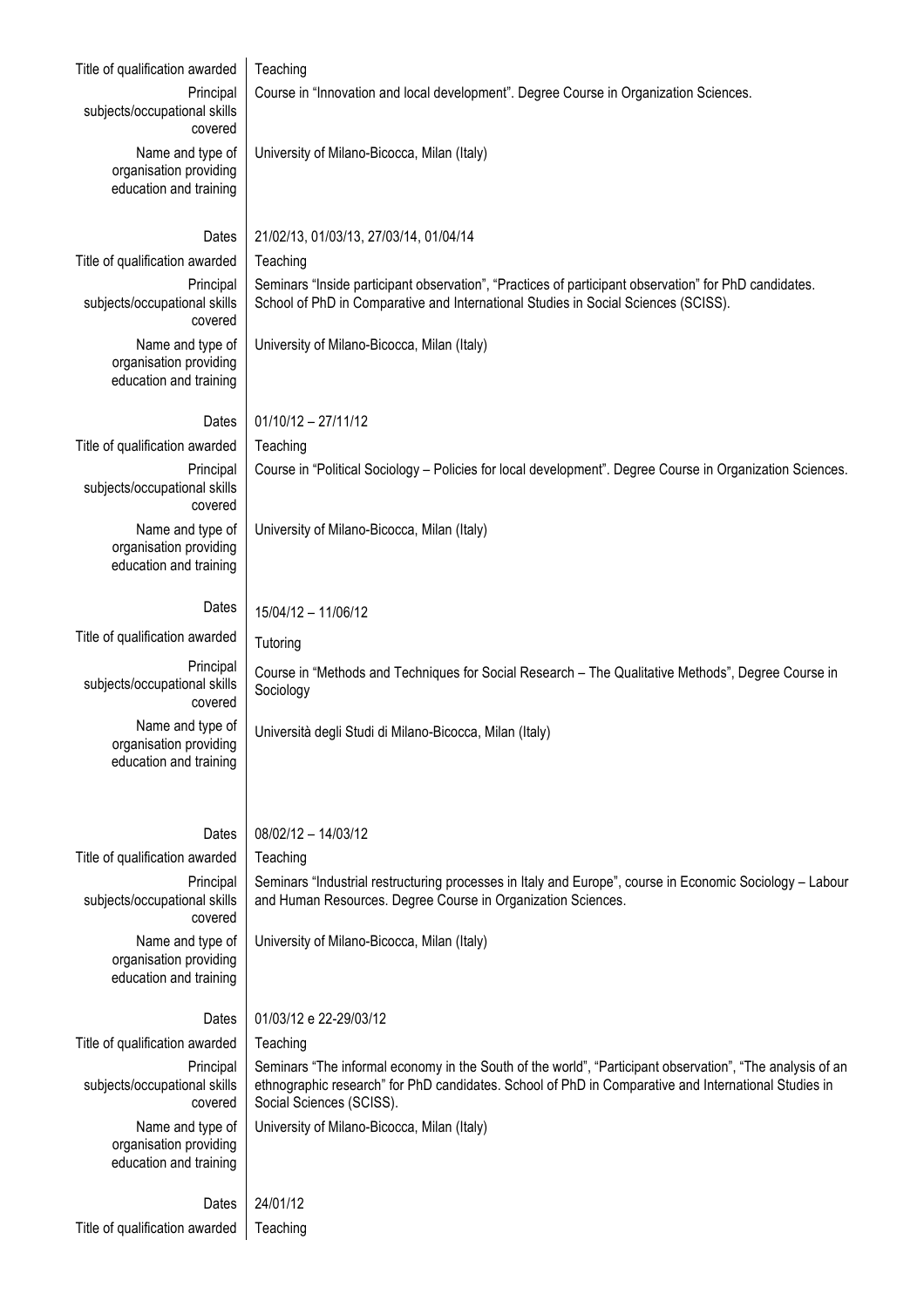| Principal<br>subjects/occupational skills<br>covered                 | Lesson "The informal economy, old and new dilemmas and grassroots organizations", Degree Course in<br>Sociology and Social Policies.                                                                                                                                                               |
|----------------------------------------------------------------------|----------------------------------------------------------------------------------------------------------------------------------------------------------------------------------------------------------------------------------------------------------------------------------------------------|
| Name and type of<br>organisation providing<br>education and training | University of Pisa (Italy)                                                                                                                                                                                                                                                                         |
| Dates                                                                | 09/02/2011                                                                                                                                                                                                                                                                                         |
| Title of qualification awarded                                       | Teaching                                                                                                                                                                                                                                                                                           |
| Principal<br>subjects/occupational skills<br>covered                 | Lesson "The informal economy and development processes in the South of the world", Degree Course in<br>Political Science.                                                                                                                                                                          |
| Name and type of<br>organisation providing<br>education and training | Università degli Studi di Milano, Milan (Italy)                                                                                                                                                                                                                                                    |
| Dates                                                                | 13/01/2011                                                                                                                                                                                                                                                                                         |
| Title of qualification awarded                                       | Teaching                                                                                                                                                                                                                                                                                           |
| Principal<br>subjects/occupational skills<br>covered                 | Lesson "The informal economy and development processes in Latin America", Degree Course in Social<br>Sciences.                                                                                                                                                                                     |
| Name and type of<br>organisation providing<br>education and training | University of Padua, Padua (Italy)                                                                                                                                                                                                                                                                 |
| Dates                                                                | 15/12/2010                                                                                                                                                                                                                                                                                         |
| Title of qualification awarded                                       | Teaching                                                                                                                                                                                                                                                                                           |
| Principal<br>subjects/occupational skills<br>covered                 | Seminar "The informal economy: old dilemmas and new challenges" for PhD candidates.                                                                                                                                                                                                                |
| Name and type of<br>organisation providing<br>education and training | University of Ancona, Ancona (Italy).                                                                                                                                                                                                                                                              |
| Dates                                                                | 20/02/2009 - 24/04/2009                                                                                                                                                                                                                                                                            |
| Title of qualification awarded                                       | Teaching                                                                                                                                                                                                                                                                                           |
| Principal<br>subjects/occupational skills<br>covered                 | Workshop "Qualitative research methods and fragmented social phenomena: The case of the informal<br>economy". The workshop comprised a theoretical part (20 hours) and an empirical part (10 hours). It was<br>addressed to students of the Degree Programme in Social Sciences (2008-2009).       |
| Name and type of<br>organisation providing<br>education and training | Università degli Studi di Milano, Milan (Italy)                                                                                                                                                                                                                                                    |
| Dates                                                                | 01/01/2008 - 01/01/2012                                                                                                                                                                                                                                                                            |
| Title of qualification awarded                                       | Tutoring                                                                                                                                                                                                                                                                                           |
| Principal<br>subjects/occupational skills<br>covered                 | From January 2008 to January 2012, he was tutor for the course of Analysis of Complex Societies, at the<br>Department of Social and Political Studies of the University of Milan (Italy). For this course, he prepared<br>material, fulfilled tutorship activities, and supervised students' work. |
| Name and type of<br>organisation providing<br>education and training | Università degli Studi di Milano, Milan (Italy)                                                                                                                                                                                                                                                    |
| Dates                                                                | 15/02/2008 - 11/04/2008                                                                                                                                                                                                                                                                            |
| Title of qualification awarded                                       | Teaching                                                                                                                                                                                                                                                                                           |
| Principal<br>subjects/occupational skills<br>covered                 | Workshop "Qualitative research methods and fragmented social phenomena: The case of the informal<br>economy". The workshop comprised a theoretical part (20 hours) and an empirical part (10 hours). It was<br>addressed to students of the Degree Programme in Social Sciences (2007-2008).       |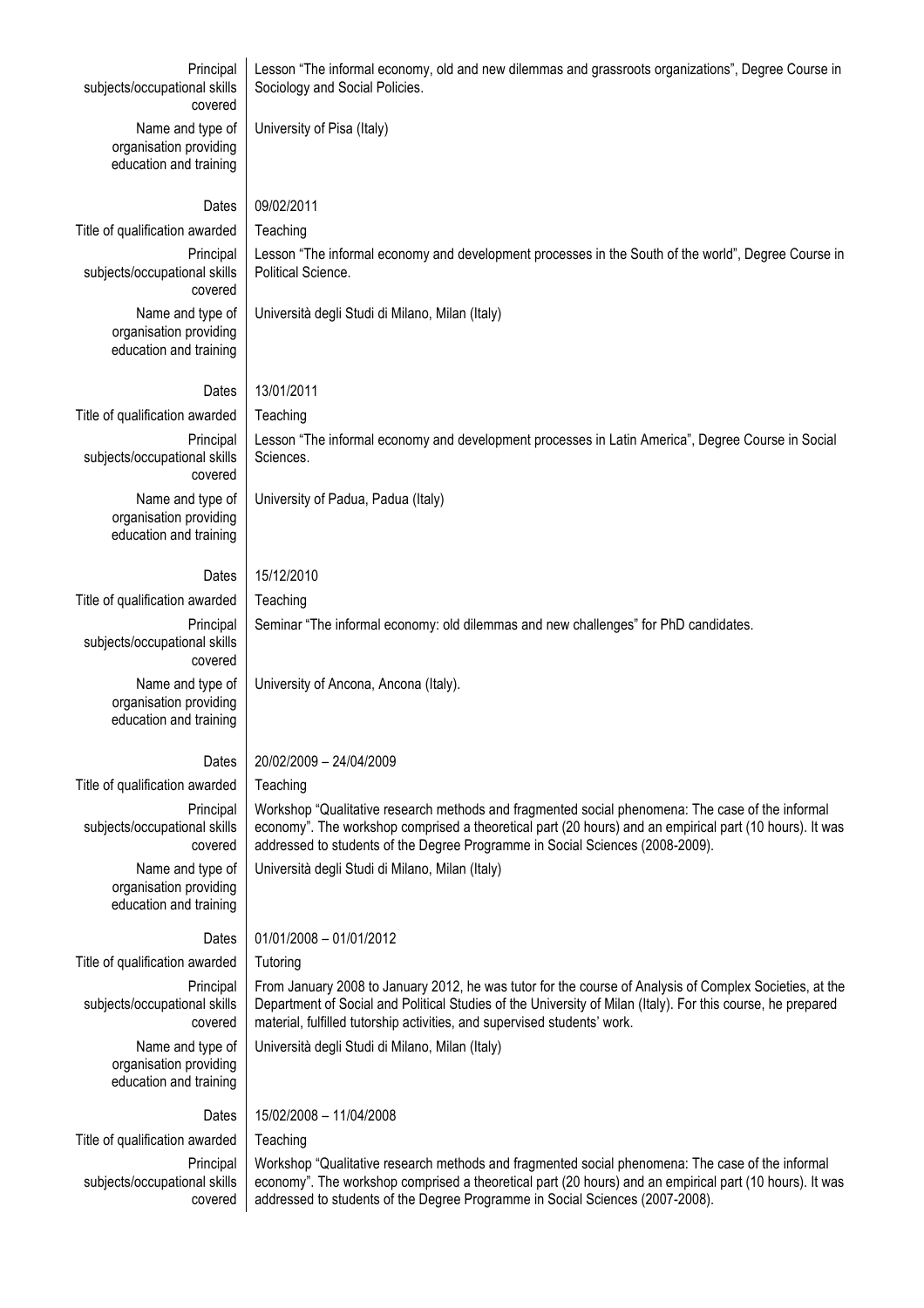| Name and type of<br>organisation providing<br>education and training | Università degli Studi di Milano, Milan (Italy)                                                                                                                                                                                                                                                                                                                               |
|----------------------------------------------------------------------|-------------------------------------------------------------------------------------------------------------------------------------------------------------------------------------------------------------------------------------------------------------------------------------------------------------------------------------------------------------------------------|
| Dates                                                                | 01/01/2006 - 01/01/2012                                                                                                                                                                                                                                                                                                                                                       |
| Title of qualification awarded                                       | Tutoring                                                                                                                                                                                                                                                                                                                                                                      |
| Principal<br>subjects/occupational skills<br>covered                 | From January 2006 to January 2012, he was tutor for the course of Economic and Political Sociology at<br>the Department of Social and Political Studies of the University of Milan (Italy). For this course, he<br>prepared material, fulfilled tutorship activities, supervised students' work, and supported senior students<br>in completing of their final dissertations. |
| Name and type of<br>organisation providing<br>education and training | Università degli Studi di Milano, Milan (Italy)                                                                                                                                                                                                                                                                                                                               |
| Dates                                                                | 01/01/2006 - 31/12/2007                                                                                                                                                                                                                                                                                                                                                       |
| Title of qualification awarded                                       | Tutoring                                                                                                                                                                                                                                                                                                                                                                      |
| Principal<br>subjects/occupational skills<br>covered                 | From January 2006 to December 2007, he was tutor for the course of Industrial Relations, Degree<br>Course in Sociology. For this course, he prepared material, fulfilled tutorship activities, and supervised<br>students' work.                                                                                                                                              |
| Name and type of<br>organisation providing<br>education and training | Università degli Studi di Milano-Bicocca, Milan (Italy)                                                                                                                                                                                                                                                                                                                       |
| <b>Education</b>                                                     |                                                                                                                                                                                                                                                                                                                                                                               |
| Dates                                                                | 01/01/2003 - 23/03/2006                                                                                                                                                                                                                                                                                                                                                       |
| Principal<br>subjects/occupational skills<br>covered                 | Ph.D. in Economic Sociology                                                                                                                                                                                                                                                                                                                                                   |
| Name and type of<br>organisation providing<br>education and training | Università degli Studi di Brescia, Brescia (Italy)                                                                                                                                                                                                                                                                                                                            |
| Dates                                                                | 01/10/1995 - 08/04/2002                                                                                                                                                                                                                                                                                                                                                       |
| Principal<br>subjects/occupational skills<br>covered                 | Degree in Political Science                                                                                                                                                                                                                                                                                                                                                   |
| Name and type of<br>organisation providing<br>education and training | Università degli Studi di Milano, Milan (Italy)                                                                                                                                                                                                                                                                                                                               |
| <b>Participation to</b><br>international and<br>national conferences |                                                                                                                                                                                                                                                                                                                                                                               |
|                                                                      |                                                                                                                                                                                                                                                                                                                                                                               |
| Dates                                                                | 28/04/2015<br>Seminar "Sociologicamente. Seminari di approfondimento". He presented "Da disoccupato a utente: le<br>persone difronte alla crisi economica".                                                                                                                                                                                                                   |
|                                                                      | Department of Economic and Social Sciences, University Politecnica delle Marche, Ancona (Italy)                                                                                                                                                                                                                                                                               |
| Dates                                                                | 13/04/2015 - 15/04/2015                                                                                                                                                                                                                                                                                                                                                       |
|                                                                      | The 33rd International Labour Process Conference (ILPC). He presented, with Giovanna Fullin, the paper<br>"In the customer's shoes". Lived experiences of front line service workers and managerial use of<br>identification with customers                                                                                                                                   |
|                                                                      | Athens, Greece                                                                                                                                                                                                                                                                                                                                                                |
| Dates                                                                | 01/12/2014                                                                                                                                                                                                                                                                                                                                                                    |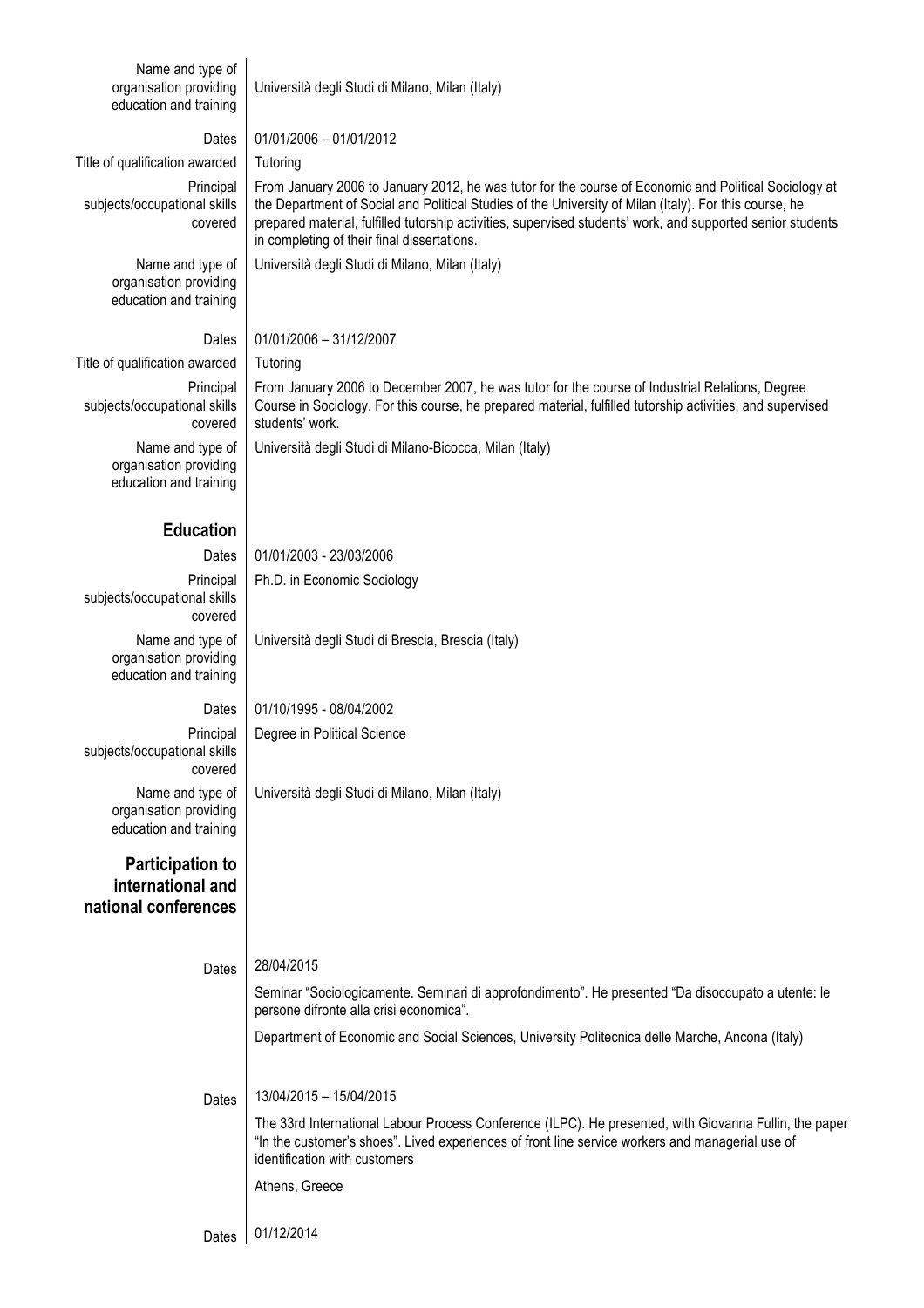|       | Seminar "La disoccupazione adulta al tempo della crisi economica". He presented, with Simona<br>Guglielmi, the paper "La crisi economica vista dall'interno dei centri per l'impiego"                                                                                                        |
|-------|----------------------------------------------------------------------------------------------------------------------------------------------------------------------------------------------------------------------------------------------------------------------------------------------|
|       | Department of Sociology and Social Research, University of Milano-Bicocca, Milan (Italy)                                                                                                                                                                                                     |
| Dates | 09/10/2014 - 10/10/2014                                                                                                                                                                                                                                                                      |
|       | Inclusive Europe Conference 2014. He presented, with Simona Guglielmi, the paper The economic crisis<br>inside public employment offices: an exploratory research in Lombardy, Italy.                                                                                                        |
|       | European Commission Local Offices, Berlin (Germany)                                                                                                                                                                                                                                          |
| Dates | 07/04/14 - 09/04/14                                                                                                                                                                                                                                                                          |
|       | The 32nd International Labour Process Conference, ILPC. He presented with Giovanna Fullin the paper<br>Depending on smiles. Functions and meanings of the worker-customer relation for salespersons.                                                                                         |
|       | King's College, London (UK)                                                                                                                                                                                                                                                                  |
| Dates | 14/10/13                                                                                                                                                                                                                                                                                     |
|       | Seminar "Economie informali: oppressioni, negoziazioni, resistenze". Presentation of the n. 1/2013<br>Etnografia e Ricerca Qualitativa. He presented the paper "Economia informale, fiducia e reti sociali:<br>vendere biancheria intima a Itapetininga, Brasile".                           |
|       | Università degli Studi di Milano Bicocca, Milan (Italy)                                                                                                                                                                                                                                      |
| Dates | 04/09/2013 - 07/09/2013                                                                                                                                                                                                                                                                      |
|       | Annual Conference European Society of Criminology (ESC). He presented, with Gudrun Vande Walle,<br>the paper "Engaged in informal economy and victim to externalized harm? A comparative analysis of<br>Accra (Ghana) and Porto Alegre (Brazil) cases".                                      |
|       | ELTE University, Budapest (Ungheria)                                                                                                                                                                                                                                                         |
|       |                                                                                                                                                                                                                                                                                              |
| Dates | 27/09/2012 - 28/09/2012                                                                                                                                                                                                                                                                      |
|       | AIS-ELO Congress "Cause e impatto della crisi. Individui, territori, istituzioni". He presented, with Simona<br>Guglielmi, the paper: "Perdita del lavoro, crisi economica, benessere economico e soggettivo:<br>somiglianze e differenze fra lavoratori italiani e stranieri in Lombardia". |
|       | Università della Calabria, Cosenza (Italy)                                                                                                                                                                                                                                                   |
|       |                                                                                                                                                                                                                                                                                              |
| Dates | 01/08/2012 - 04/08/2012                                                                                                                                                                                                                                                                      |
|       | ISA Forum of Sociology. He presented the paper: "Grassroots organizations in the informal economy: a<br>way to go beyond the survival in free markets?"                                                                                                                                      |
|       | University of Buenos Aires, Buenos Aires (Argentina)                                                                                                                                                                                                                                         |
|       |                                                                                                                                                                                                                                                                                              |
| Dates | 15/02/2012 - 16/02/2012                                                                                                                                                                                                                                                                      |
|       | International Seminar "The world between crisis and change", promoted by the KARL POLANYI Institute<br>of Political Economy and EMES European Research Network. He presented the paper: "The informal<br>economy between market and reciprocity".                                            |
|       | Conservatoire national des arts et métiers, Paris (France)                                                                                                                                                                                                                                   |
|       |                                                                                                                                                                                                                                                                                              |
| Dates | 21/10/2011                                                                                                                                                                                                                                                                                   |
|       | Workshop "Formal, Informal and Criminal Economy". He presented the paper: "New and old dilemmas of<br>the informal economy in Latin America: the case of street vendors in Porto Alegre, Brazil".                                                                                            |
|       | Università degli Studi di Messina, Messina (Italy)                                                                                                                                                                                                                                           |
|       | $22/09/2011 - 23/09/2011$                                                                                                                                                                                                                                                                    |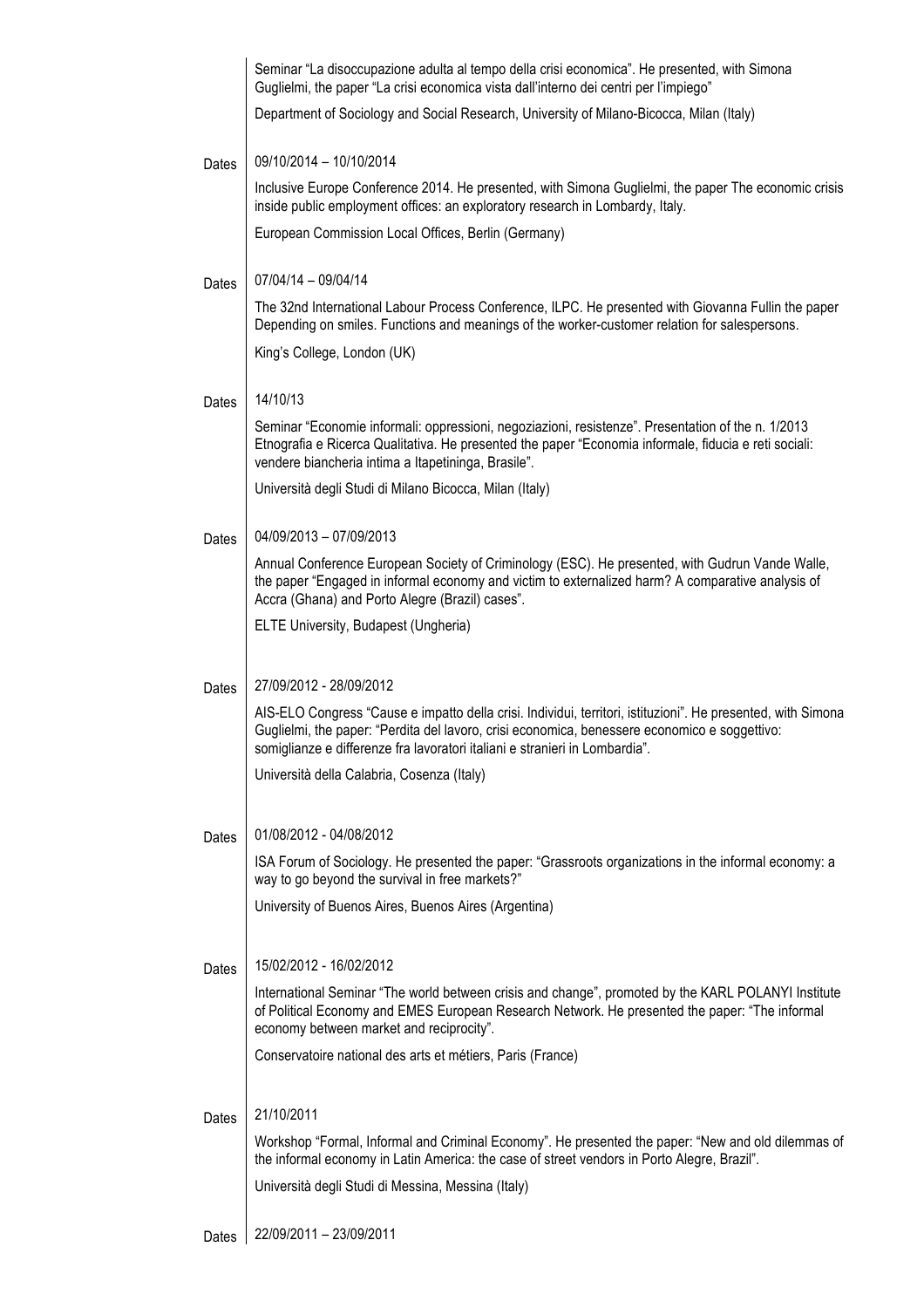|                            | AIS-ELO Congress "Il nodo del Lavoro". He presented, with Simona Guglielmi, the paper: "Crisi<br>economica e disoccupazione in Lombardia".                                                                                                                                                                          |
|----------------------------|---------------------------------------------------------------------------------------------------------------------------------------------------------------------------------------------------------------------------------------------------------------------------------------------------------------------|
|                            | Università degli Studi di Catania, Catania (Italy)                                                                                                                                                                                                                                                                  |
| Dates                      | 22/08/2011 - 25/08/2011                                                                                                                                                                                                                                                                                             |
|                            | 7th Regional Congress of the Americas of ILERA - 5th IBRET Brazilian Conference of Labor and<br>Employment Relations "Work in the Americas: Challenges and Opportunities". He presented: "Grassroots<br>experiences in the informal economy: some evidences from Porto Alegre, Brazil".                             |
|                            | São Paulo (Brazil)                                                                                                                                                                                                                                                                                                  |
| Dates                      | 02/03/2011                                                                                                                                                                                                                                                                                                          |
|                            | Coordination Meeting Information Services - European Foundation for the Improvement of Working and<br>Living Conditions, Dublin (Ireland). He presented "The green economy in Italy" at the European<br>Restructuring Monitor (ERM) meeting.                                                                        |
|                            | European Foundation for the Improvement of the Working and Living Conditions, Dublin (Ireland).                                                                                                                                                                                                                     |
| Dates                      | 16/09/2009                                                                                                                                                                                                                                                                                                          |
|                            | Seminar "Labour flexibility, organisational strategies and worker protection: a public-private comparison",<br>Bari (Italy). He presented, with Roberto Pedersini, the paper: "The flexible work in private sector".                                                                                                |
|                            | University of Bari, Bari (Italy)                                                                                                                                                                                                                                                                                    |
| Dates                      | 21/05/2009<br>Presentation of the "Rassegna Italiana di Sociologia", n.1/2009. He presented the paper: "Vivere                                                                                                                                                                                                      |
|                            | nell'economia informale: il caso dei cercatori di rifiuti di Porto Alegre, Brasile".                                                                                                                                                                                                                                |
|                            | University of Turin, Turin (Italy)<br>27/11/2007 - 28/11/2007                                                                                                                                                                                                                                                       |
| Dates                      | Workshop "IR Foresight 2025 for EU27 and G7". He presented: "The profile of Italy".                                                                                                                                                                                                                                 |
|                            | International Labour Organization (ILO), Geneva (Switzerland)                                                                                                                                                                                                                                                       |
| Dates                      | 28/05/2007 - 01/06/2007                                                                                                                                                                                                                                                                                             |
|                            | IX Coloquio Internacional de Geocrítica "Los Problemas del Mundo Actual. Soluciones y Alternativas<br>Desde la Geografia y las Ciencias Sociales". He presented, with Rosa Maris Rosado, the paper: "Por<br>uma cartografia da reciclagem de Porto Alegre: economia informal, dimensão socio-ambiental e cultural". |
|                            | Universidade Federal do Rio Grande do Sul, Porto Alegre (Brazil)                                                                                                                                                                                                                                                    |
| Dates                      | 03/02/2006 - 04/02/2006                                                                                                                                                                                                                                                                                             |
|                            | AIS-ELO Congress "Vecchi e nuovi dualismi nell'analisi dell'economia, del lavoro, delle organizzazioni".<br>He presented the paper: "L'economia informale ed i suoi confini con il settore formale nei paesi del Sud<br>del mondo".                                                                                 |
|                            | University of Bologna, Bologna (Italy)                                                                                                                                                                                                                                                                              |
| Dates                      | 22/05/2002 - 25/05/2002                                                                                                                                                                                                                                                                                             |
|                            | Third International Congress of the Work & Labour Network, "Labour, Globalisation and The New<br>Economy". He presented the paper "An example of an atypical economy activity: Door-to-door sellers in<br>Brazil".                                                                                                  |
|                            | University di Osnabrück, Osnabrück (Germany)                                                                                                                                                                                                                                                                        |
| <b>Personal skills and</b> |                                                                                                                                                                                                                                                                                                                     |
| competences                |                                                                                                                                                                                                                                                                                                                     |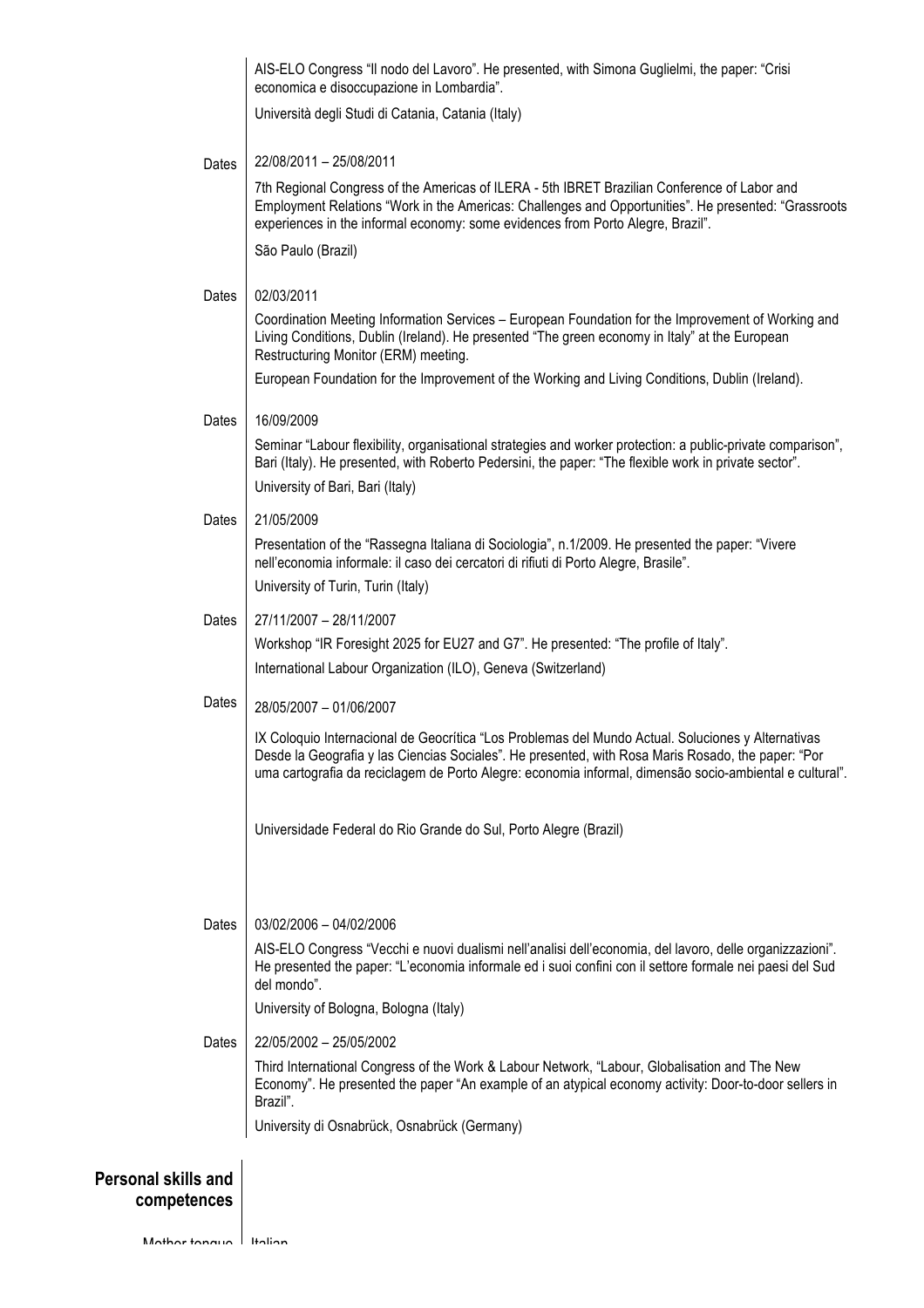| Self-assessment   | Understanding                                                                        |                        |                |                        |                    | <b>Speaking</b>  |                   |                  |                |
|-------------------|--------------------------------------------------------------------------------------|------------------------|----------------|------------------------|--------------------|------------------|-------------------|------------------|----------------|
|                   | Listening                                                                            |                        | Reading        |                        | Spoken interaction |                  | Spoken production |                  |                |
| English           | B <sub>2</sub>                                                                       | Independent User       | C <sub>1</sub> | Proficient User        | B <sub>1</sub>     | Independent User | B <sub>1</sub>    | Independent User | B <sub>1</sub> |
| <b>Portuguese</b> | C <sub>2</sub>                                                                       | <b>Proficient User</b> | C <sub>2</sub> | <b>Proficient User</b> | <b>B2</b>          | Independent User | <b>B2</b>         | Independent User | <b>B2</b>      |
| <b>French</b>     | B <sub>2</sub>                                                                       | Independent User       | C <sub>1</sub> | Proficient User        | B <sub>1</sub>     | Independent User | B <sub>1</sub>    | Independent User | B <sub>1</sub> |
|                   |                                                                                      |                        |                |                        |                    |                  |                   |                  |                |
| <b>Additional</b> |                                                                                      | Research interests:    |                |                        |                    |                  |                   |                  |                |
| information       | Informal economy; sociology of development; employment relations; urban ethnography. |                        |                |                        |                    |                  |                   |                  |                |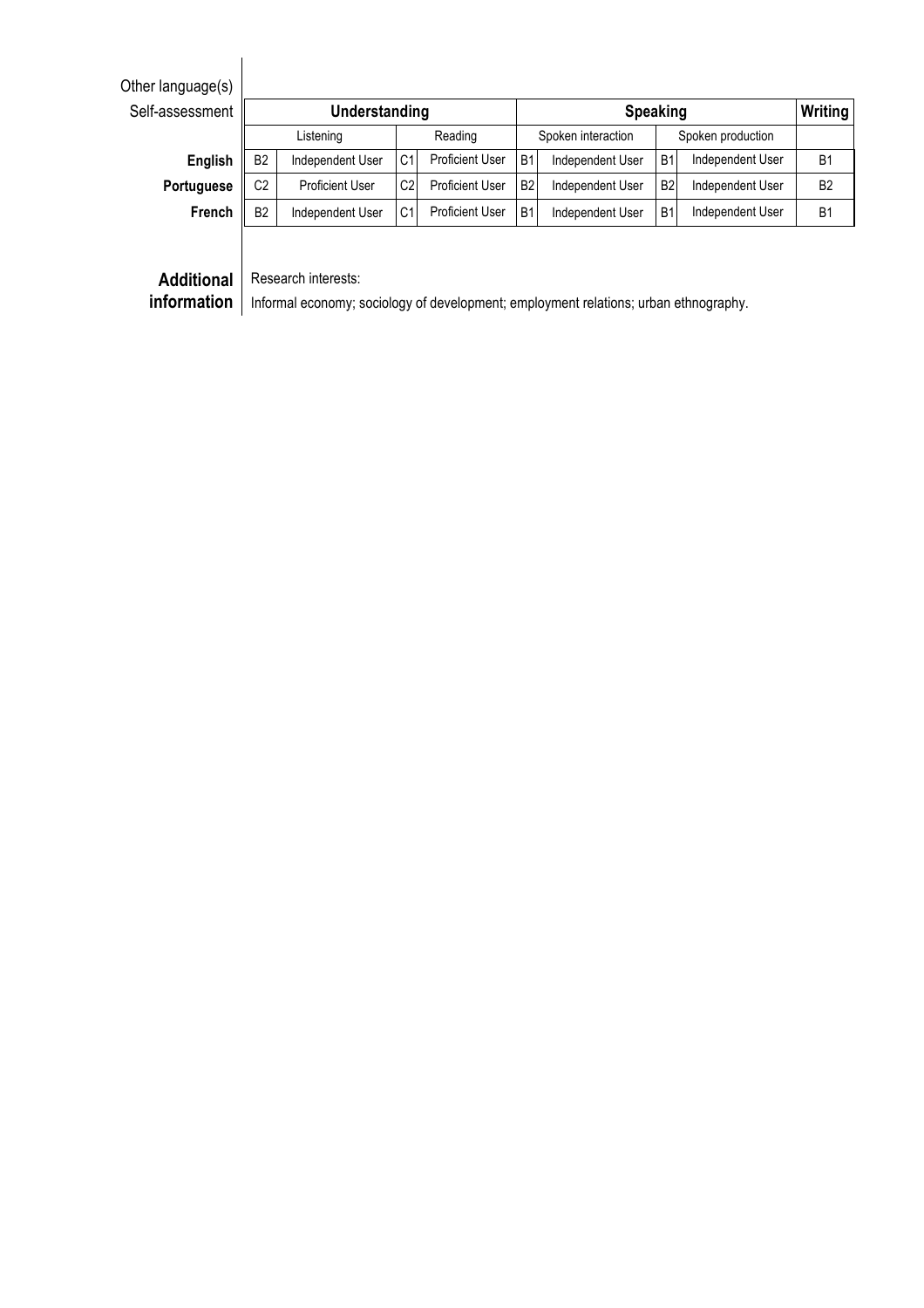**Publications** *Articles, books and contributions:*

- 2015, with A. Bianco Dolino. Social Redundancy and Resilience: the case of air traffic control in Italy. Working paper.

- 2015, with A. Bianco Dolino. Using technology in a creative way: How air traffic control officers build reliability in practice. Working paper.

- 2015, with M. Catino, A. Bianco Dolino, and C. Locatelli (eds.). La professione dell'Air Traffic Controller: Operare in contesti ad alta affidabilità tra efficienza e sicurezza. Research Report.

- 2014, with Ambrosini M., and Guglielmi S. (eds.). Perdere e ritrovare il lavoro. L'esperienza della disoccupazione al tempo della crisi. Bologna: Il Mulino.

- 2014. Questa volta è diverso: la crisi economica vista dall'interno dei centri per l'impiego. In Ambrosini M., Coletto D. and Guglielmi S. (eds.). Perdere e ritrovare il lavoro. L'esperienza della disoccupazione al tempo della crisi (pp. 75-130). Bologna: Il Mulino.

- 2014, with Simona Guglielmi. Ma non è qui che danno un lavoro?: ricerca del lavoro e misure di attivazione. In Ambrosini M., Coletto D. and Guglielmi S. (eds.). Perdere e ritrovare il lavoro. L'esperienza della disoccupazione al tempo della crisi (pp. 131-180). Bologna: Il Mulino.

- 2014. Economia formale, economia informale. In Semenza R. (ed.). Il Mondo del lavoro. Le prospettive della sociologia (pp. 149-152). Milano: UTET.

- 2013, with Simona Guglielmi. Perdita del lavoro, crisi economica, benessere economico e soggettivo: somiglianze e differenze fra lavoratori italiani e stranieri in Lombardia. In *Mondi Migranti*, 1, pp. 123-149.

- 2013. The Informal Economy and Its Dilemmas in Latin America: The Case of Street Vendors in Porto Alegre, Brazil. In Saitta P., Shapland J. e Verhage A. (eds.). *Getting By or Getting Rich? The Formal, Informal and Criminal Economy in a Globalised World*. The Hague: Eleven International Publishing, pp. 345-368.

- 2013. Economia informale, fiducia e reti sociali. Vendere biancheria intima a Itapetininga, Brasile. In *Etnografia e Ricerca Qualitativa*, 1, pp. 97-122.

- 2013. L'economia informale come contro-movimento? In L. Bordogna, R. Pedersini, and G. Provasi (eds.). *Lavoro, mercato e istituzioni. Scritti in onore di Gian Primo Cella*. Milano: Franco Angeli.

- 2012, with Simona Guglielmi and Maurizio Ambrosini. Crisi economica e disoccupazione in Lombardia. In *Sociologia del Lavoro,* 126, pp. 98-114.

- 2010. *The Informal Economy and Employment in Brazil. Latin America, Modernization, and Social Changes*. New York: Palgrave Macmillan.

- 2009, with Roberto Pedersini. La flessibilità numerica nei settori privato e pubblico fra strategia e contingenza. In *Giornale di Diritto del Lavoro e delle Relazioni Industriali*, 124, 4, pp. 673-706.

- 2009, with Roberto Pedersini. La flessibilità numerica nel settore privato e pubblico: alcuni casi a confronto. In M.G. Garofalo and G. Leone (eds.). *La flessibilità del lavoro: un'analisi funzionale dei nuovi strumenti contrattuali*. Bari: Cacucci.

- 2009. Book Review of Dufy C., and F. Weber (2007). L'ethnographie économique. Collection Repères. Paris: La Découverte. In *Rassegna Italiana di Sociologia*, L, 2, pp. 364-367.

- 2009. Vivere nell'economia informale: il caso dei 'cercatori di rifiuti' di Porto Alegre, Brasile. In *Rassegna Italiana di Sociologia*, L, 1, pp. 17-47.

- 2009, with Roberto Pedersini. *Self-employed workers: industrial relations and working conditions*. Dublin: European Foundation for the Improvement of Living and Working Conditions.

- 2009, with Roberto Pedersini. Anticipating and managing restructuring. National background paper. Italy. Turin: International Training Centre-International Labour Organization (ITC-ILO).

- 2007, with Rosa Maris Rosado. A economia informal da reciclagem do lixo de Porto Alegre: dimensões socioambiental e cultural. In *Boletim Gaúcho de Geografia*, 33, pp. 169-189.

- 2007. L'economia informale e i suoi confini con il settore formale nei paesi del Sud del mondo. In *Sociologia del Lavoro*, 105, pp. 87-98.

- 2007. *Employee financial participation in the New Member States*. Dublin: European Foundation for the Improvement of Living and Working Conditions.

- 2007. L'accordo integrativo del gruppo Fiat. In *Diritto del Lavoro e delle Relazioni Industriali*, XVII, 1, pp. 259-263.

- 2004. Aspetti di flessibilità in Italia ed in Europa. Una bibliografia ragionata. In L. Pero (ed.). *Percorsi per una flessibilità sostenibile: Vademecum per la formazione e la consulenza*. Milano: Fondazione Regionale Pietro Seveso e Fim Cisl.